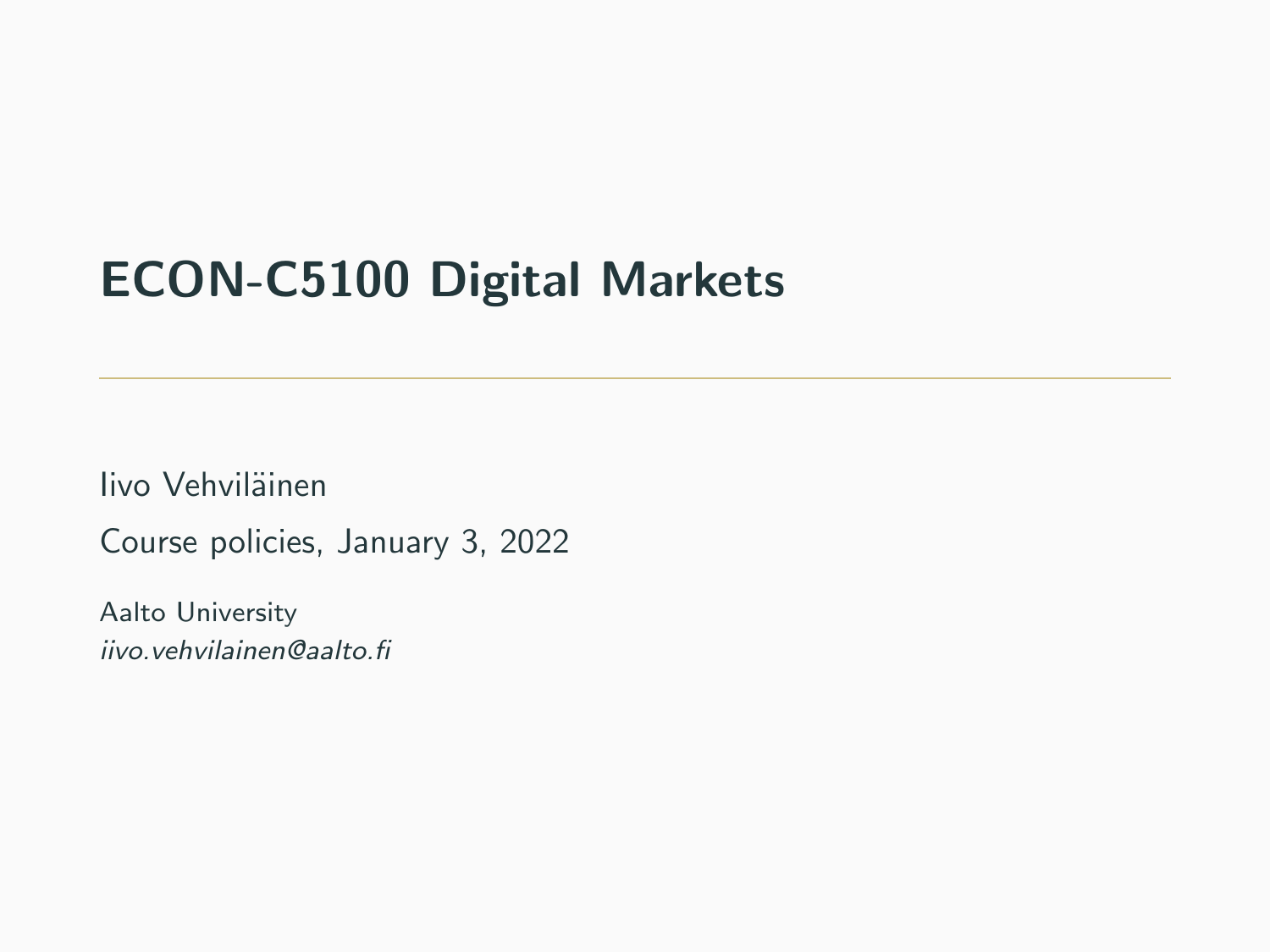We are, still, affected by the pandemic.

This edition of the course seeks to balance:

- The achievement of learning goals
- Flexibility for contingencies
- Prudent way to evaluate
- Workload
- $\rightarrow$  Blended learning combining shorter than usual lectures and more online content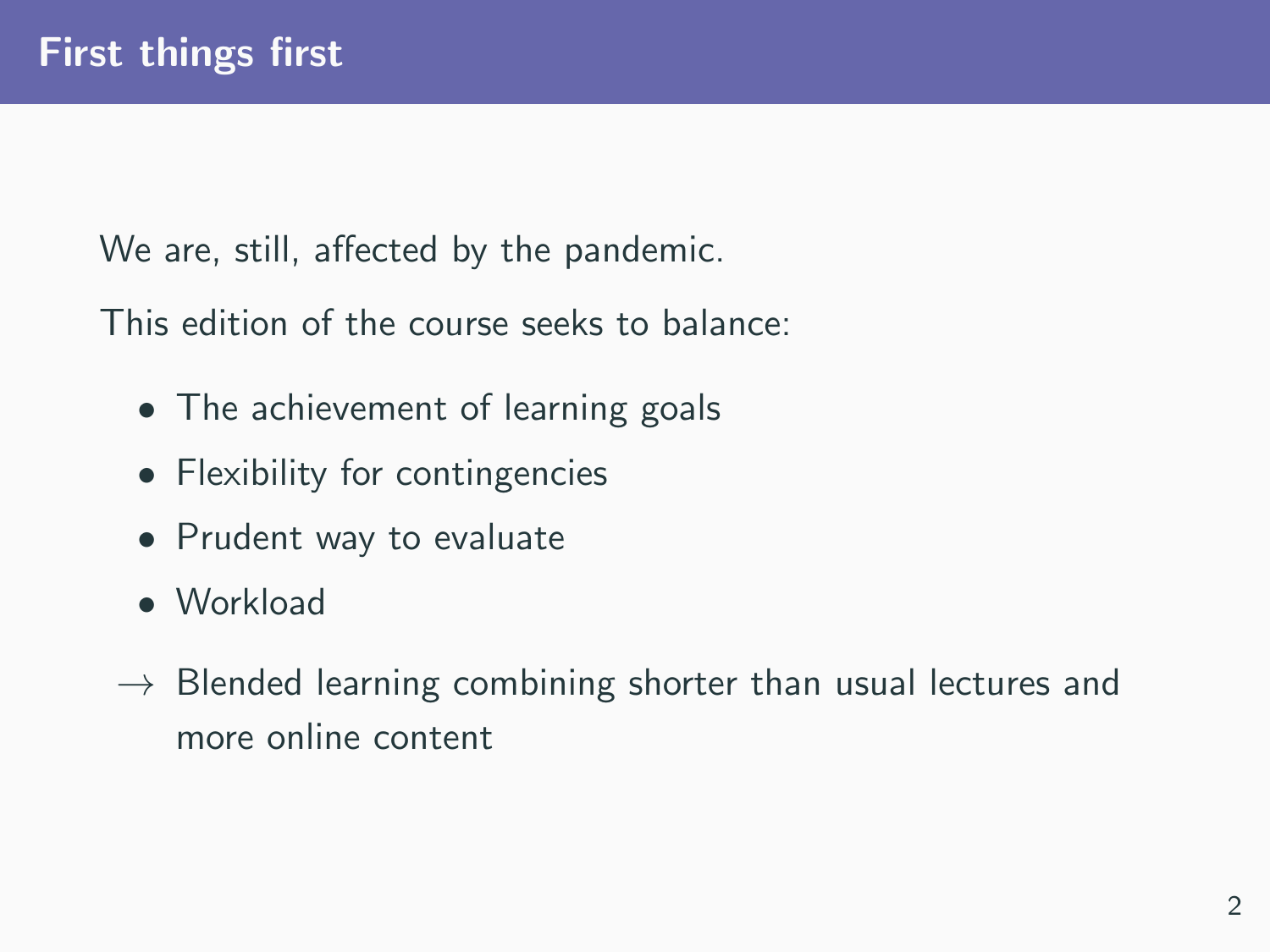- Understand the economics of firm decisions and strategies, and competition in online and digital markets
- Learn how the special features of such markets affect decisions
- Get an understanding on the societal impacts of online and digital markets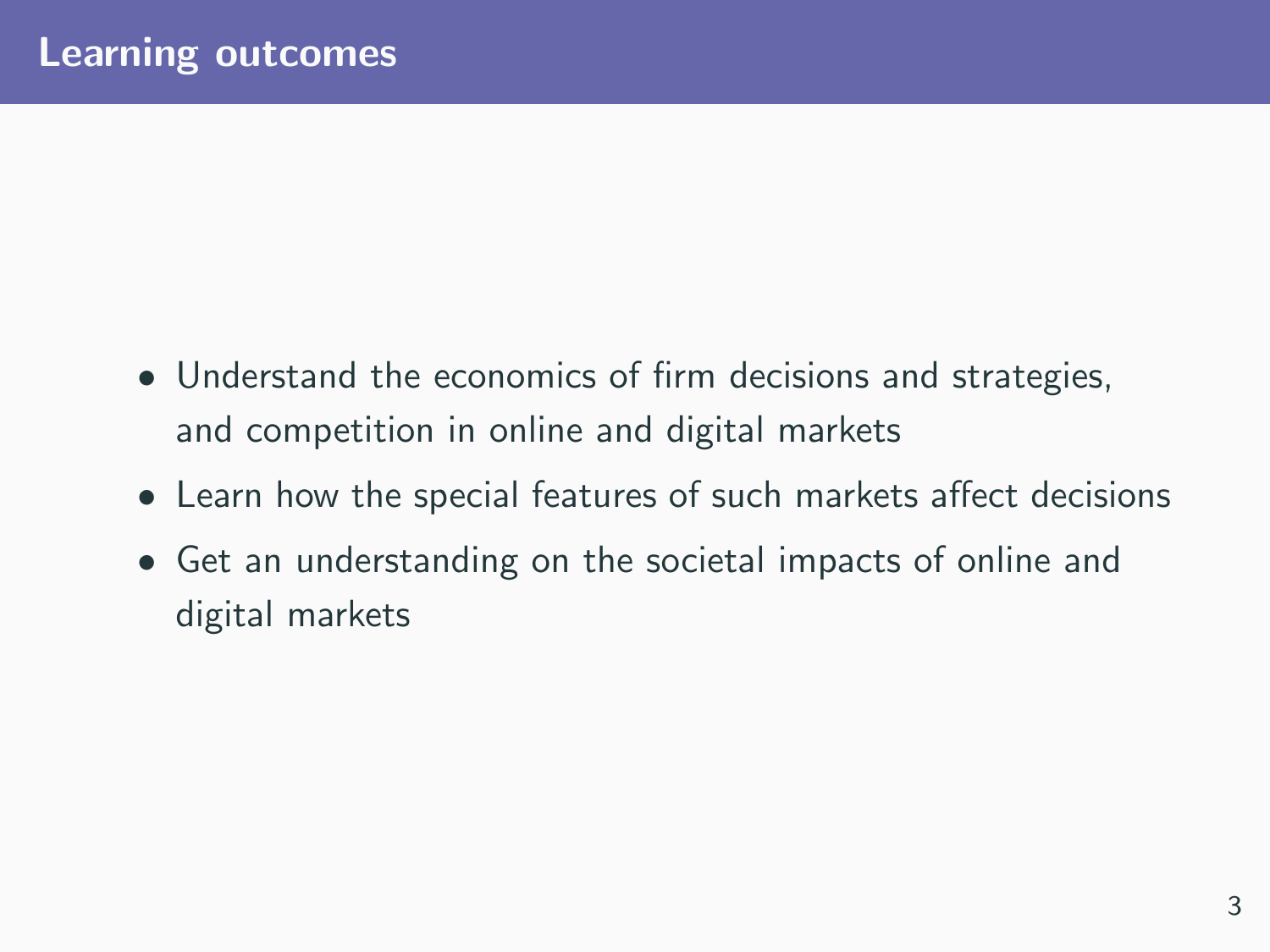Mix of basic economics

- Preferences
- Efficiency

plus Network externalities

and some introductory Industrial Organization (IO)

- Strategic behavior of firms
- Impacts to markets and regulation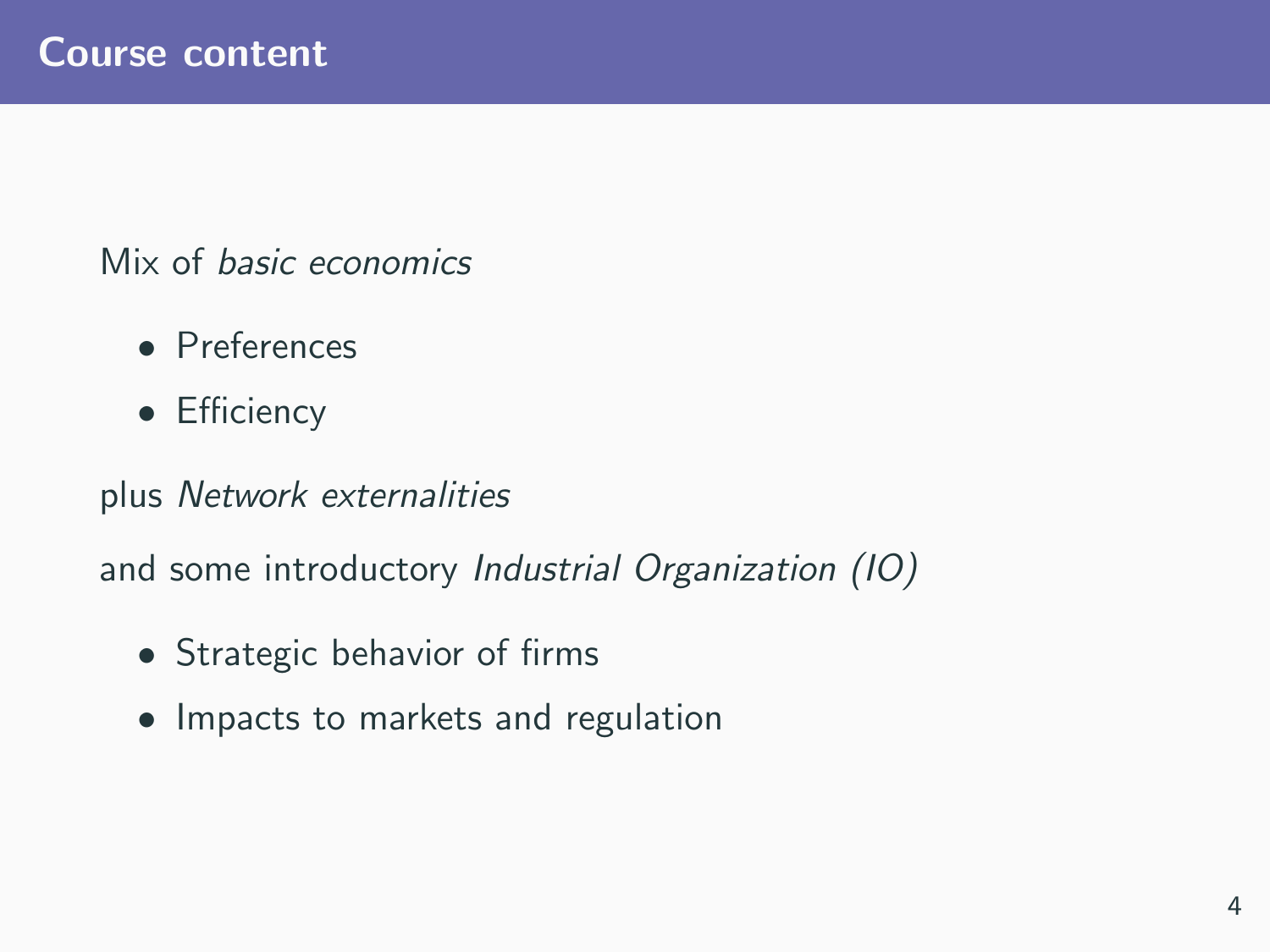Lectures in Zoom. Lectures will be recorded

- Zoom links via MyCourses
- Recordings shared through Panopto. Access via MyCourses
- Access will be restricted to course participants and Aalto staff
- You can choose to keep your video off and not speak or write anything during the recordings
- You can opt out from recordings totally by not participating

For details on your rights and responsibilities, see [Aalto Lecture](https://wiki.aalto.fi/display/OPIT/LECTURE+RECORDING+POLICY) [Recording Policy.](https://wiki.aalto.fi/display/OPIT/LECTURE+RECORDING+POLICY)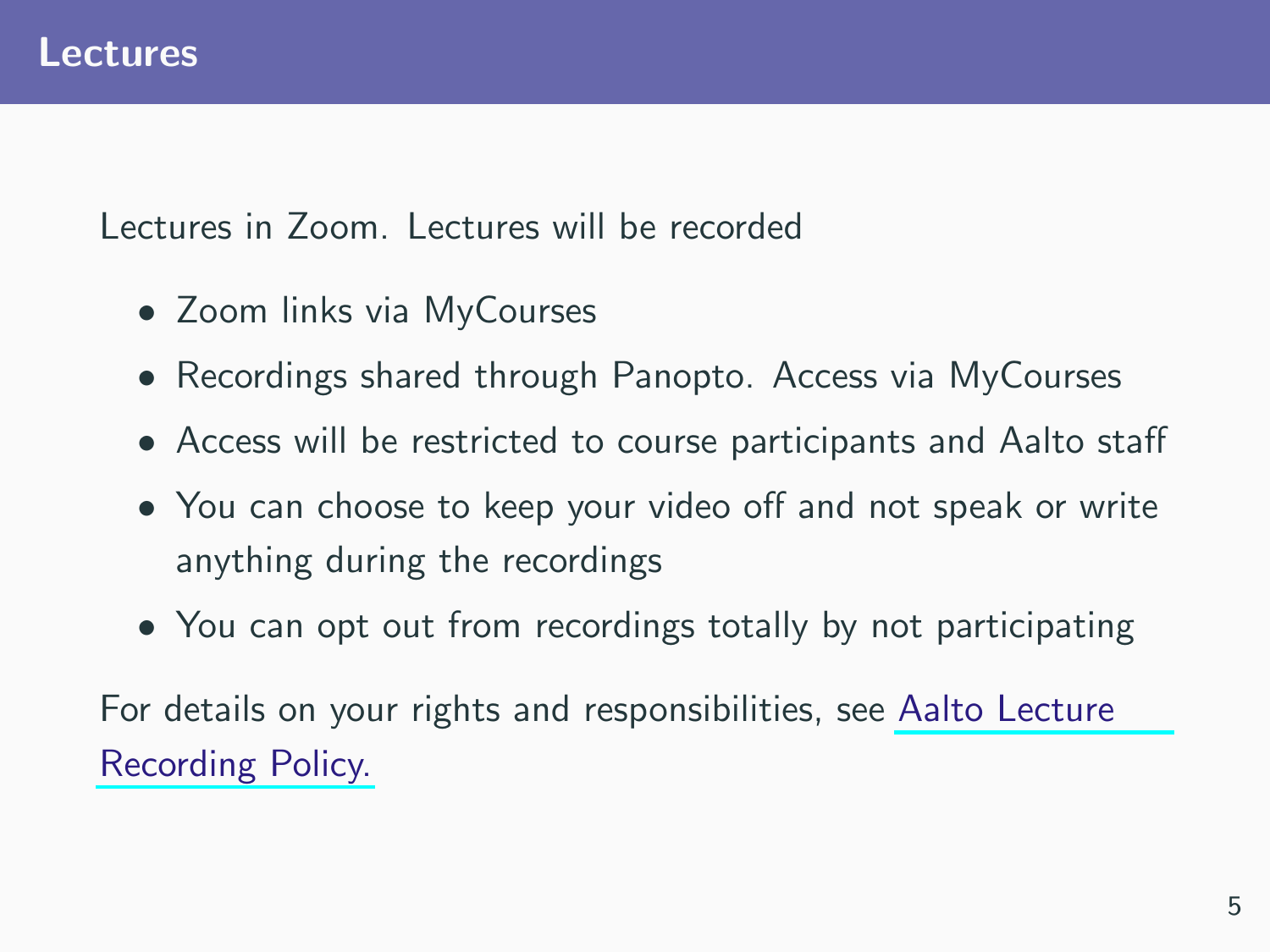Additional online content from Marginal Revolution University [\(mru.org\)](https://mru.org/).

- Covers basic economics quite well
- Selected additional topics when practical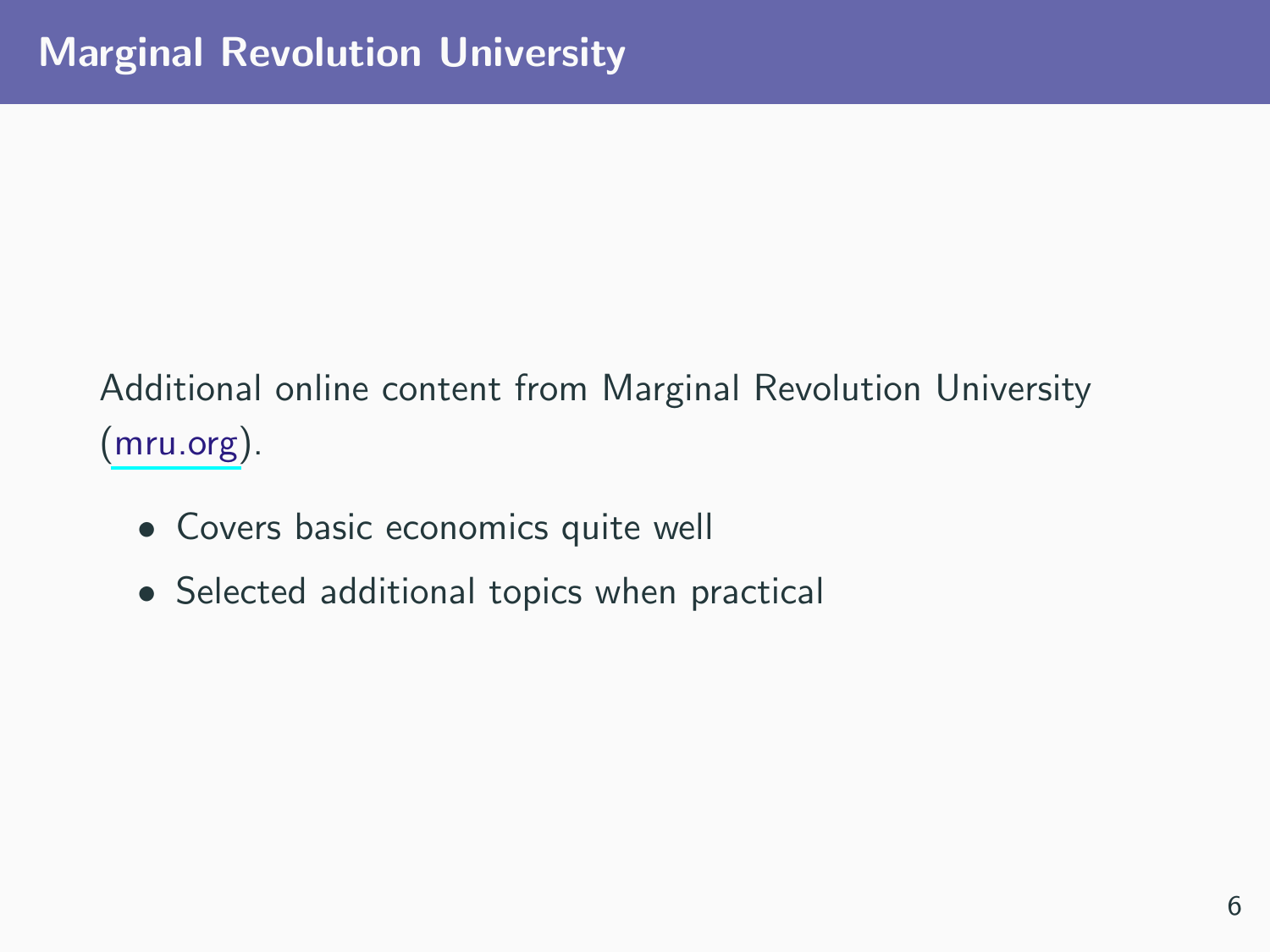We do not have a course book. Any introductory microeconomics book should serve you well for the basics. You can also refer to The Economy [\(www.core-econ.org\)](https://www.core-econ.org)

- Should be helpful if you need to update your Econ 101
- See details in Syllabus in MyCourses and in lectures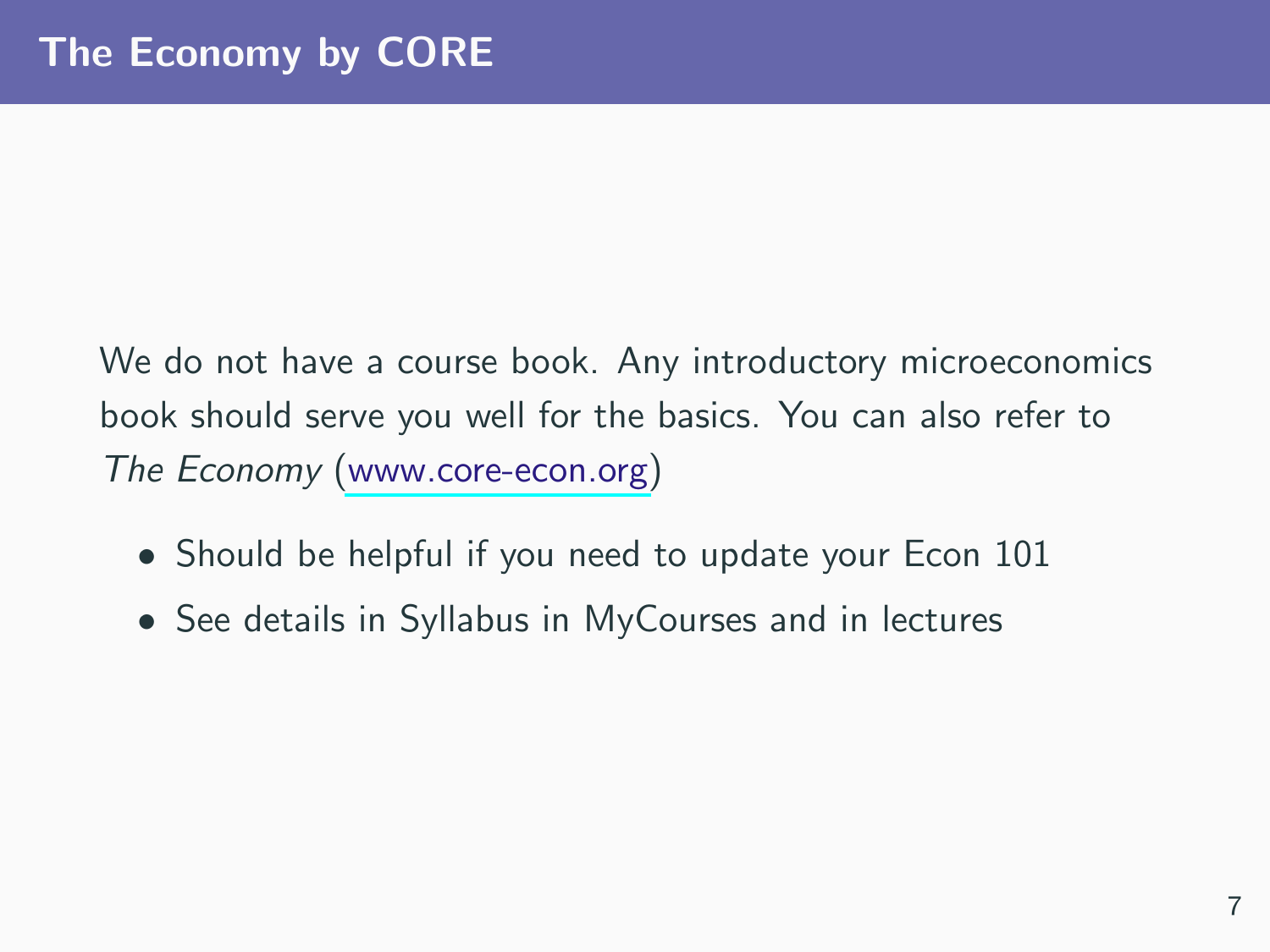We will use Presemo during the lectures

- User guide: <http://presemo.com/docs/userguide.en.html>
- Presemo discussions may be exported and shared via **MyCourses**

Test it now

- Go to: [presemo.aalto.fi/digimar](http://presemo.aalto.fi/digimar)
- Take the poll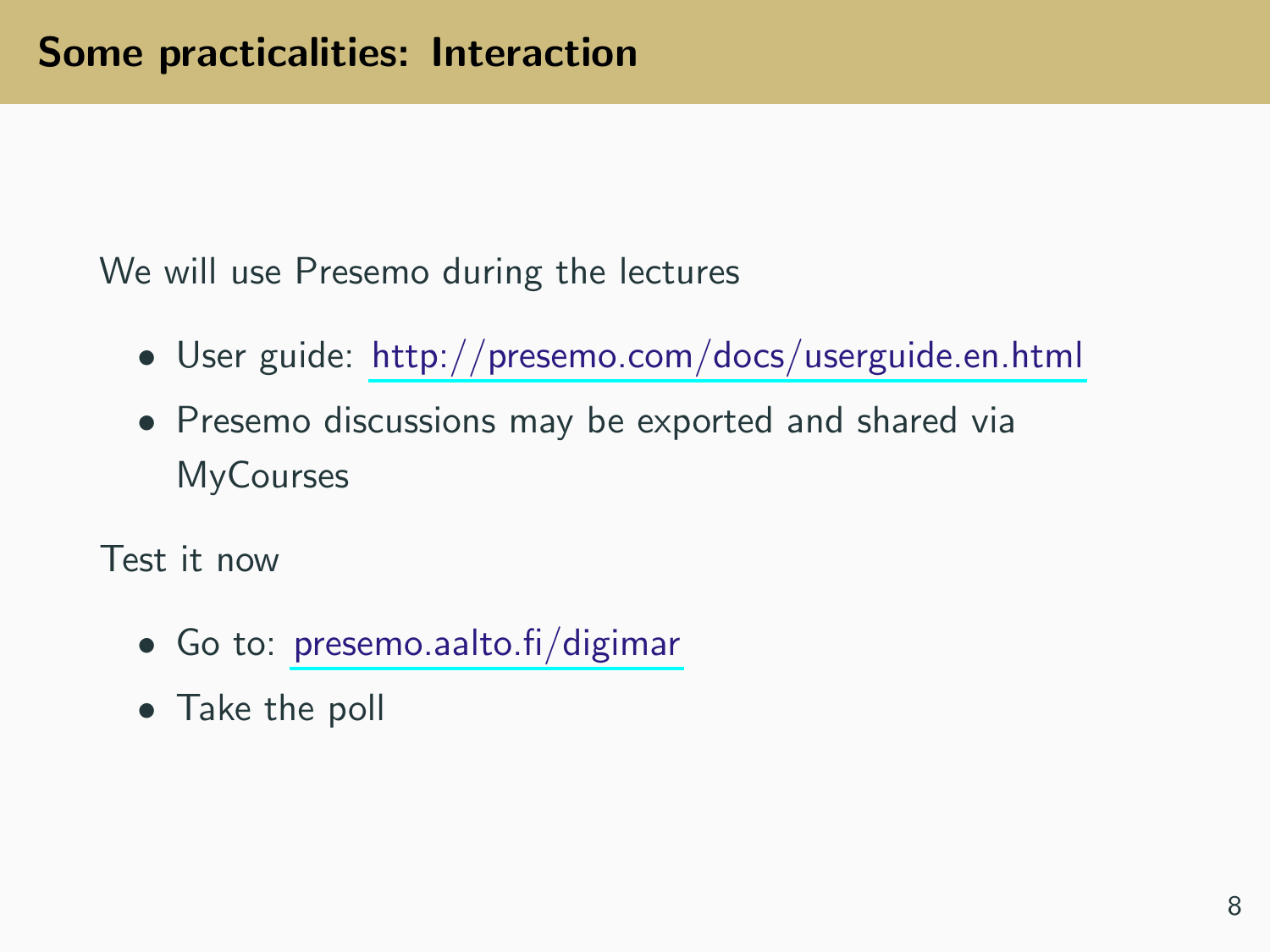Exam, online only, 40% of the grade (40 p.)

Exercises:

- Reading assignments, do at least 5/6
- Exercise sets, 6 graded
- Team learning diary, 6 graded

Everything is implemented as quizzes in MyCourses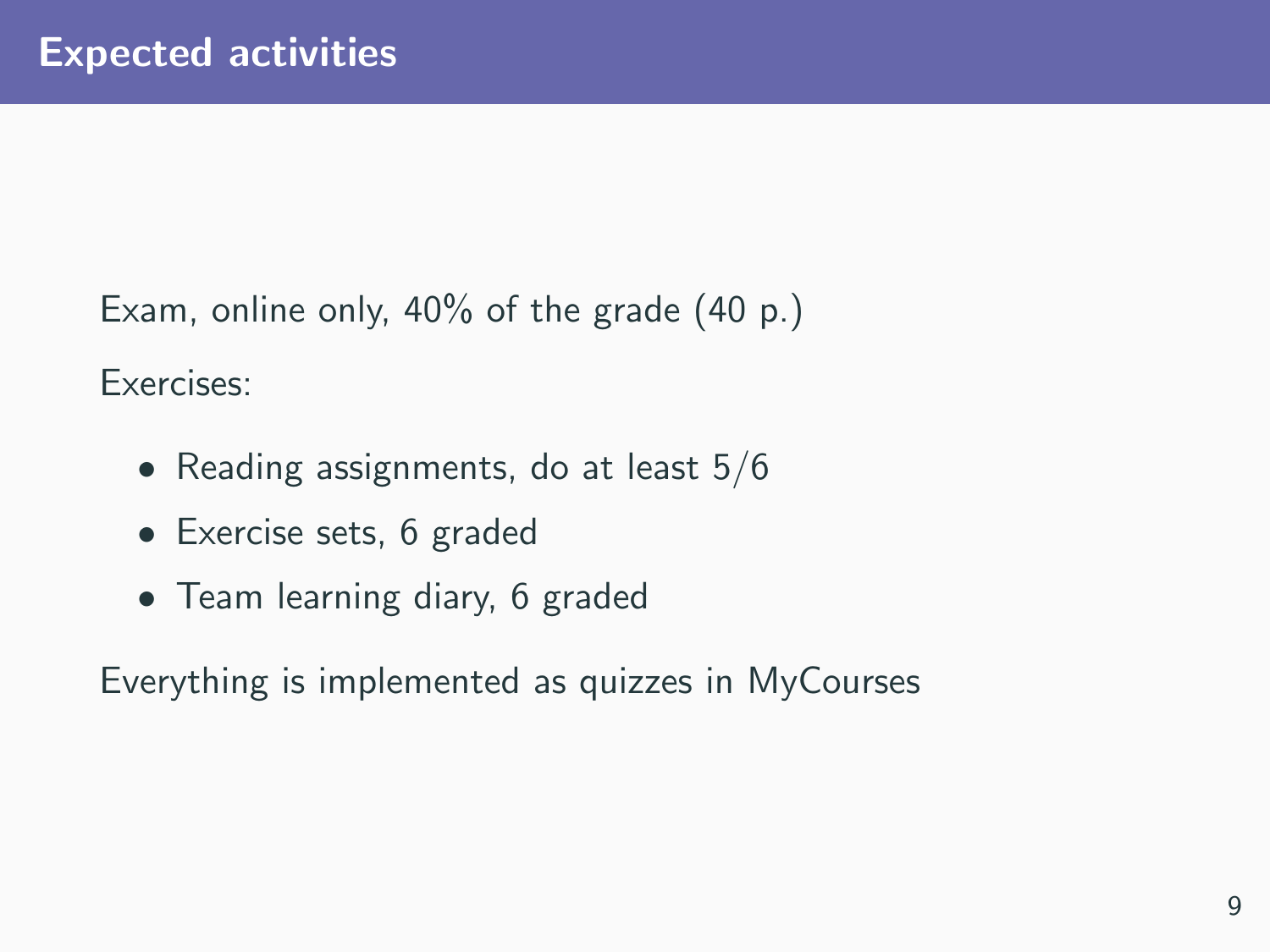We use research articles as the main reading materials

- Typically 2–3 articles per week
- I'll give more detailed reading instructions per article

Each week you get a reading assignment in MyCourses.

- There are 3 multiple choice questions (all-or-nothing)
- You need to get at least 2 of them correct
- You have 3 attempts to pass

You must pass in at least 5 out of the 6 assignments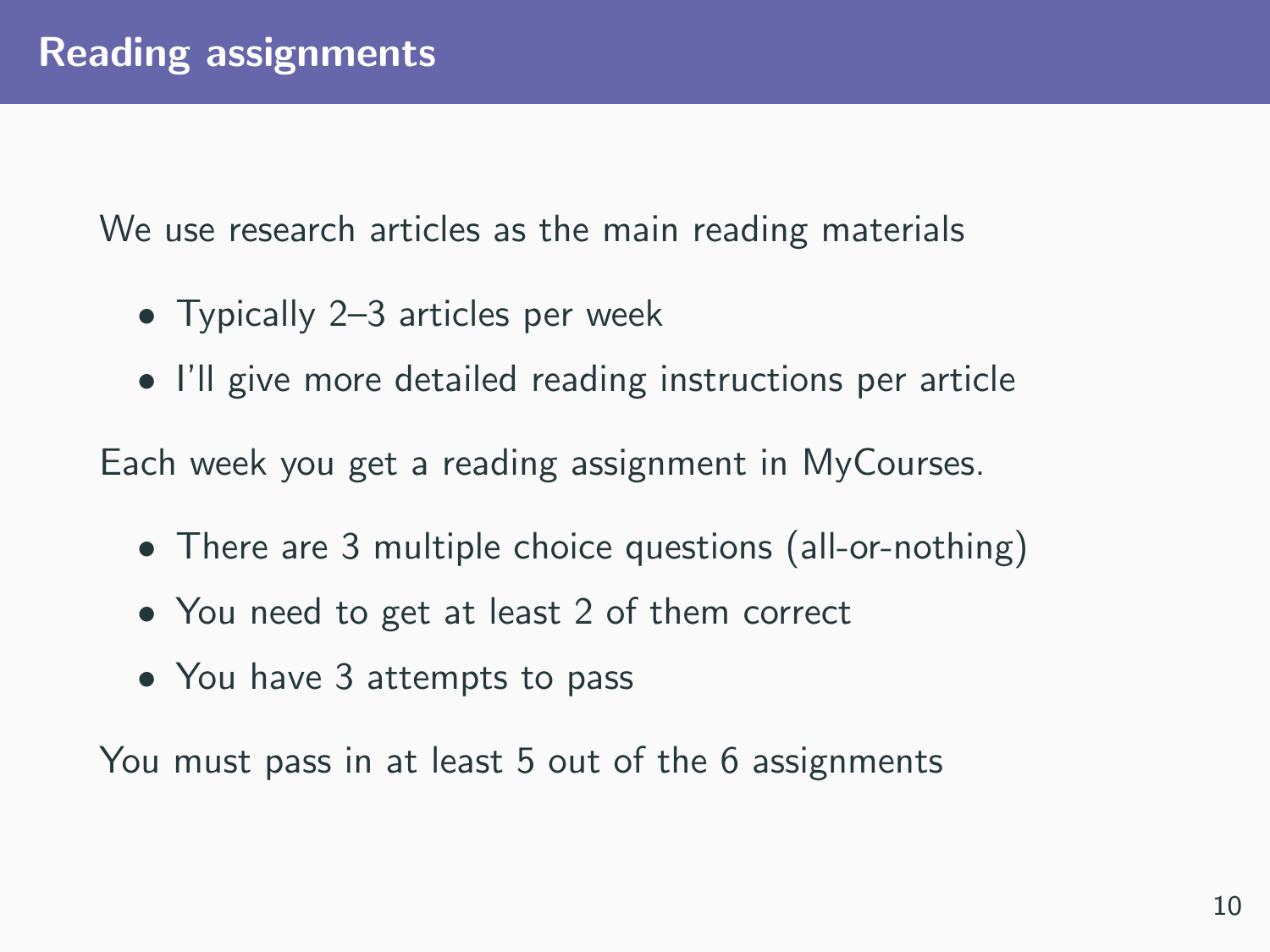One set for each week. The questions vary both in the level of difficulty and the type of questioning

I do expect that you answer to the exercises independently. This is the primary channel to evaluate your learning

Grading of each set from 0 to 8 points, total 48 points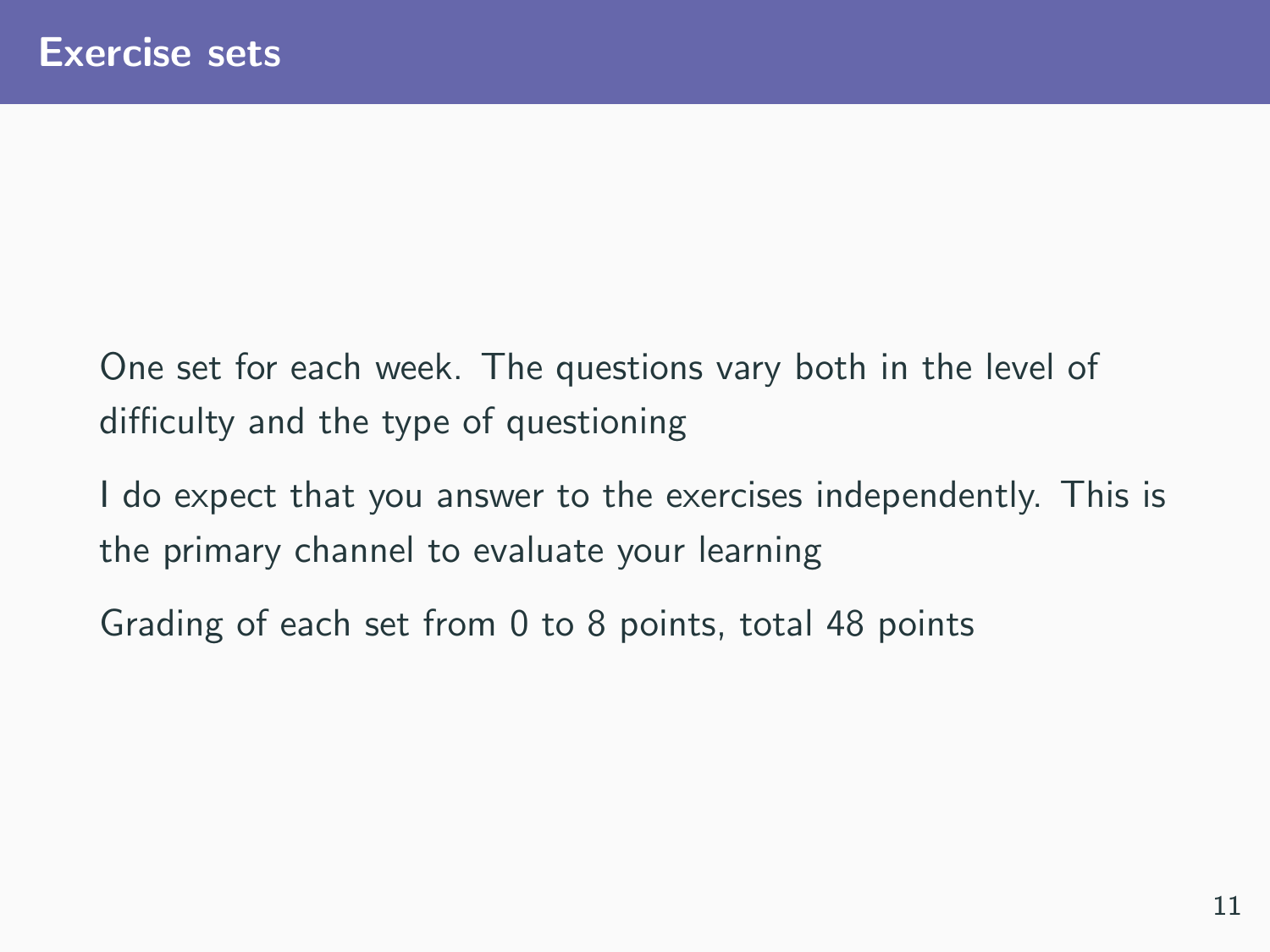As a part of the course, your task is to reflect on the learnings from each lecture. Learning diary should contain a diary entry about every lecture:

- Key issues for the lecture
- Reflections on learning from that lecture

You are *expected* to do the diary in small groups

• A group of 2–4 sounds about right

Grading of the diaries from 0 to 2 points, total of 12 points.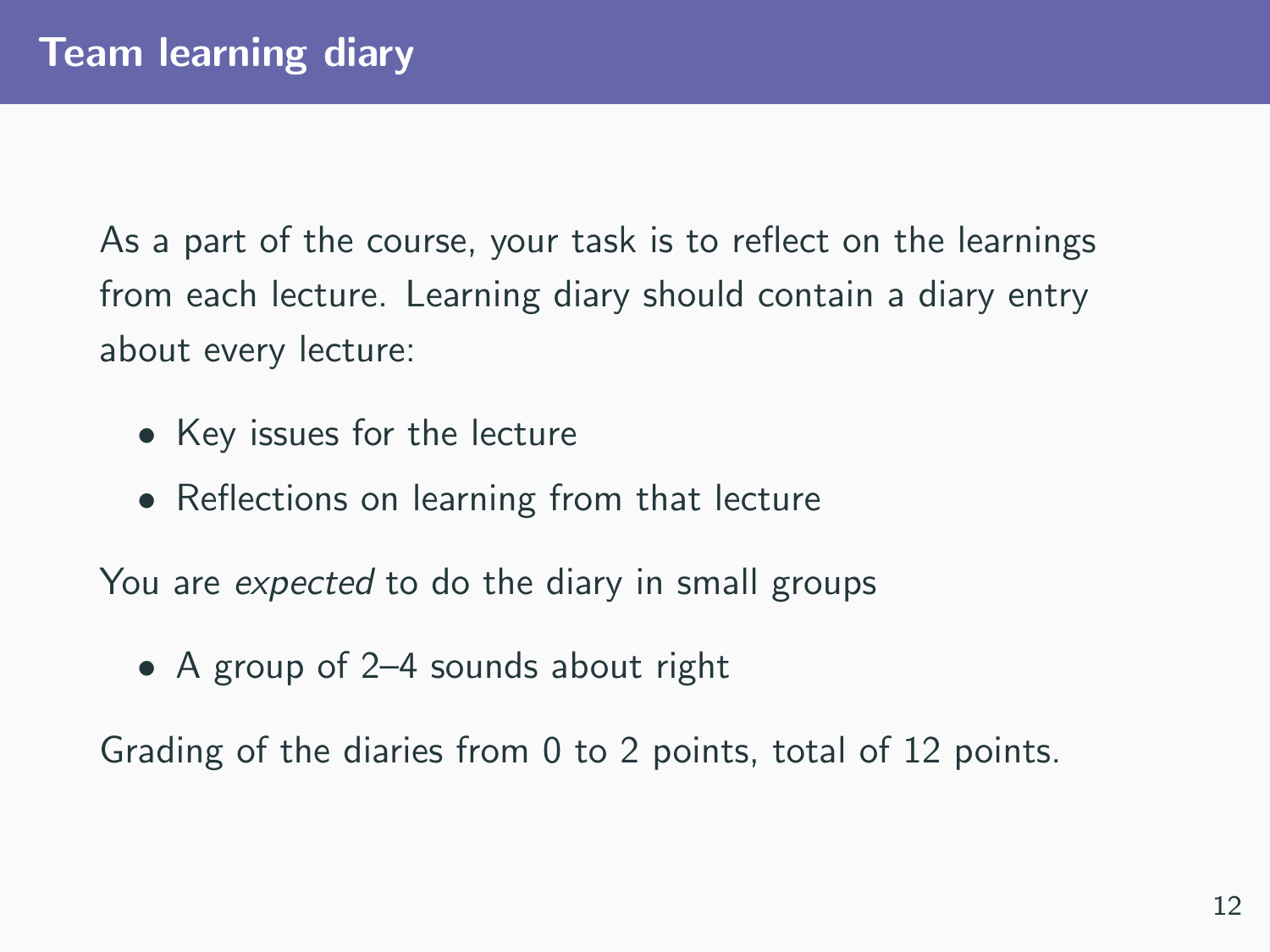The final grade will be based on 40% from the exam (40 p.) Each learning diary submission gives 2% of the grade (2 p. each) Each exercise set gives 8% of the grade (8 p. each) In addition, to pass the course:

- 5/6 of the reading assignments need to be completed
- A passing grade (20 p. or more) in the exam is required